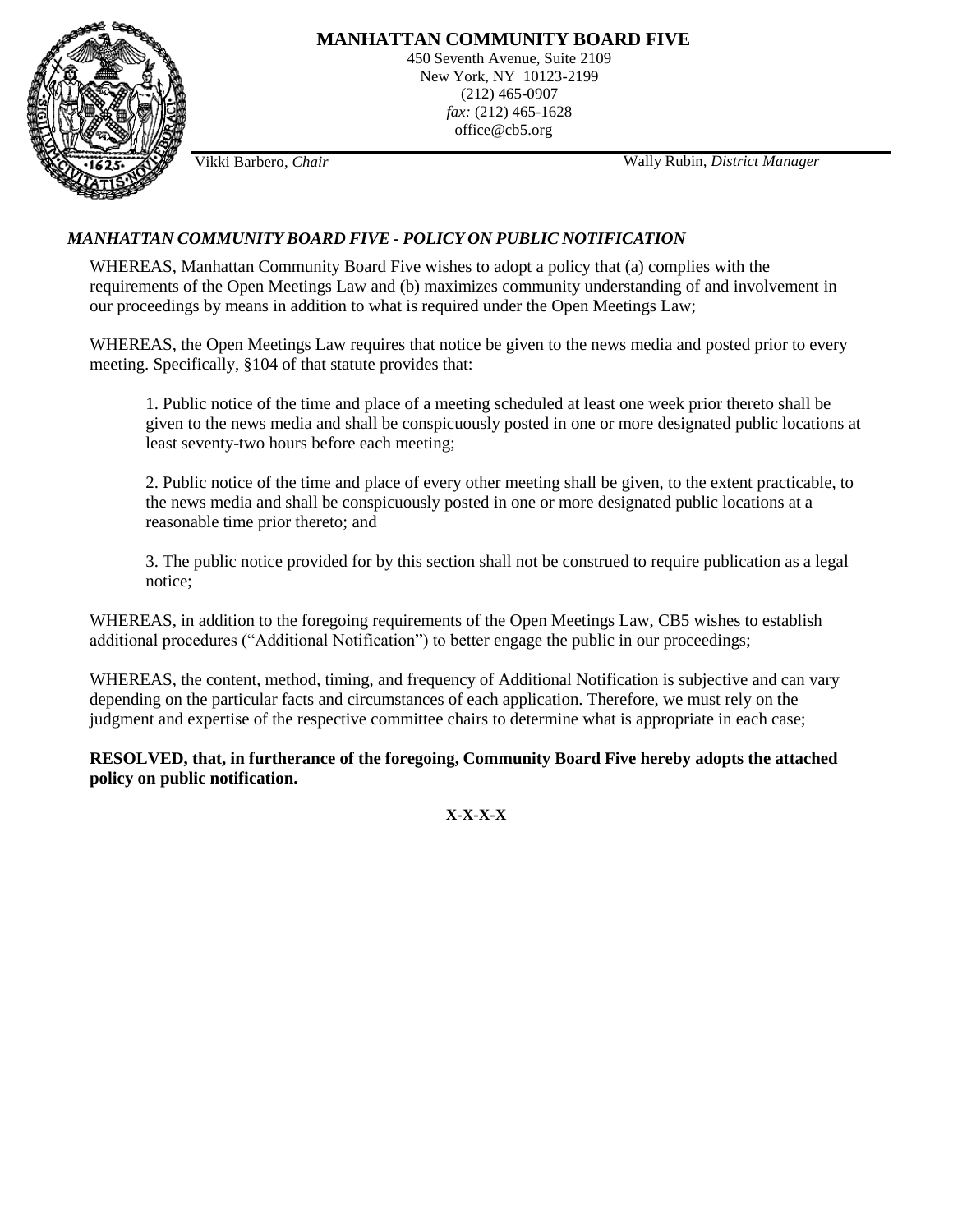#### **MANHATTAN COMMUNITY BOARD FIVE POLICY ON PUBLIC NOTIFICATION**

#### **NOTICE OF COMMITTEE AND BOARD MEETINGS:**

- 1) The time and place of CB5's committee and board meetings shall be given to the news media and shall be posted on a bulletin board outside the CB5 office at least seventy-two hours before such meetings. If the meeting is scheduled (or is changed) less than one week in advance, notice to the news media shall be given and posting on the bulletin board shall be done as soon as possible.
- 2) Notices to the news media shall be given to at least one news media organization (including newspapers, radio and television stations) that people who may be interested in attending our meetings would have access to. The District Manager shall determine, from time to time, which news media organizations are given notices and how such notices are delivered;

#### **NOTICE OF APPLICATIONS:**

- 1) For each application to be heard by CB5, the public shall be notified of the time, place, and subject of the committee and board proceedings regarding such application. Upon receipt of an application, the respective committee chair shall determine (i) who may be affected by such application, (ii) how such persons should be notified, and (iii) who shall perform such notification. In the discretion of the committee chair, the method of notification shall be reasonably calculated to reach persons affected (or potentially affected) by the application, and the timing and frequency of notifications shall be reasonable and appropriate under the circumstances.
- 2) There are many ways the public may be notified of an application to be heard by CB5. The following are some options that may be appropriate depending on the circumstances of a particular application:
	- a) Announcement in the CB5 newsletter
	- b) Announcement on the applicant's website or newsletter
	- c) Email to particular interested parties
	- d) Email to the CB5 contact list
	- e) Meeting personally with interested parties;
	- f) Notification to BIDs, block associations, schools, places of worship or assembly, or other organizations
	- g) Notification to radio and television stations that broadcast in the area
	- h) Posting of flyers (suggested form attached) in a designated area and/or at specific locations
	- i) Delivery of flyers to affected individuals, buildings, or representatives
	- j) Newspaper or magazine advertisement
- 3) At the discretion of the respective committee chair, an applicant may be requested to perform notification as directed by such committee chair, and the applicant may be requested to submit a certification regarding same (suggested form attached).

#### **NOTICE ON CB5 WEBSITE:**

At all times, the CB5 website shall contain an up to date calendar of the time, place, location, and subject of all CB5 committee and board meetings.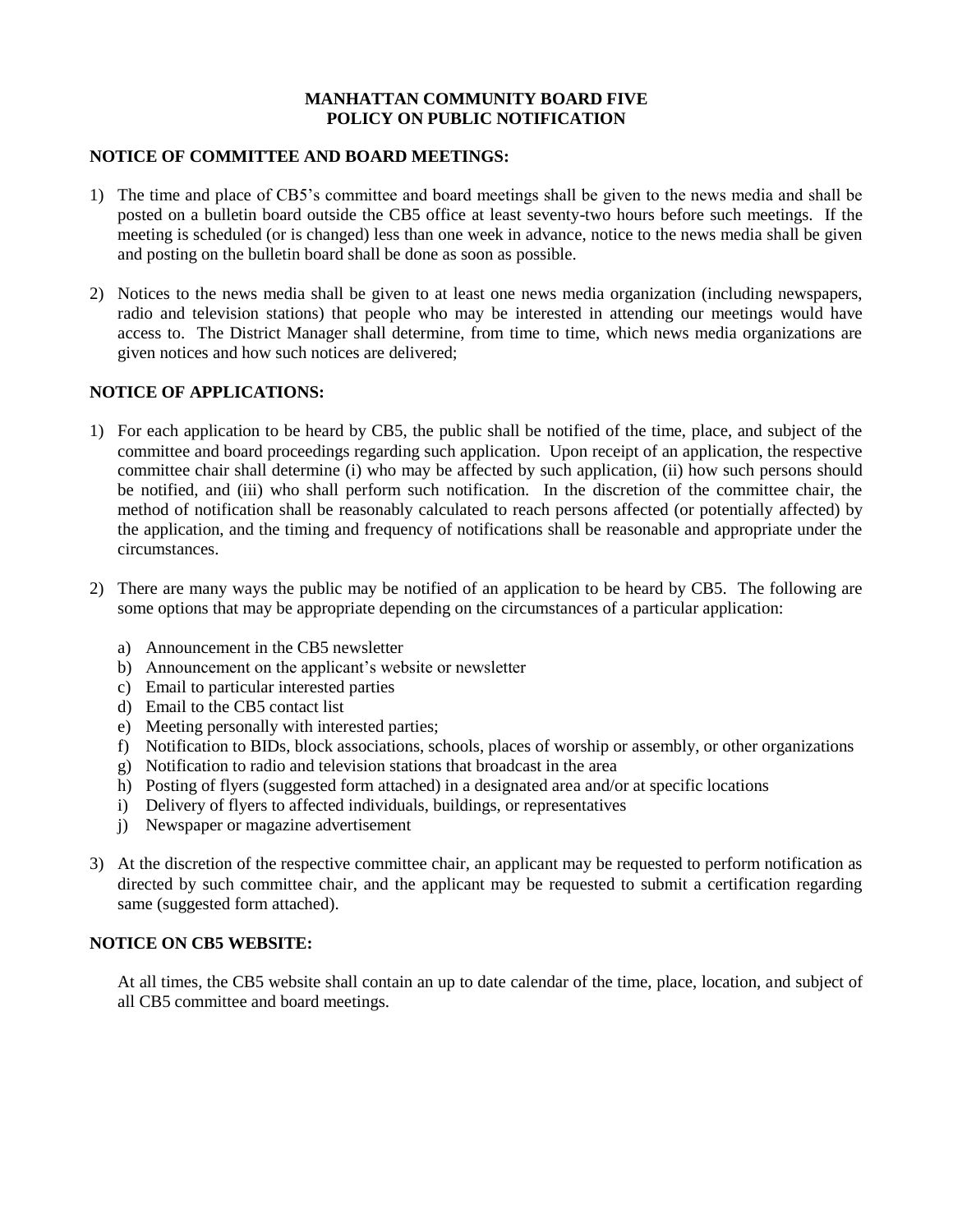| $cb_5$<br><b>PUBL</b> | Е<br>$\overline{\smash[b]{\mathbf{u}}}\hspace{-0.5pt}=\hspace{-0.5pt}\overline{\hspace{-0.5pt}\mathbf{b}}\hspace{-0.5pt}$<br>N<br>ING<br>RI |
|-----------------------|---------------------------------------------------------------------------------------------------------------------------------------------|
| <b>DATE:</b>          |                                                                                                                                             |
| TIME:                 |                                                                                                                                             |
| <b>LOCATION:</b>      |                                                                                                                                             |
| <b>Subject:</b>       |                                                                                                                                             |
|                       |                                                                                                                                             |
|                       |                                                                                                                                             |
|                       | ** The public is encouraged to attend **                                                                                                    |

**If you are unable to attend the meeting, comments can also be emailed to: office@cb5.org**

> MANHATTAN COMMUNITY BOARD FIVE 450 Seventh Avenue, Suite 2109, New York, NY 10123 **For updates and more info: 212.465.0907 www.cb5.org**

# DO NOT REMOVE UNTIL:

*Posted according to the Administrative Code of the City of New York Section 10-119.*